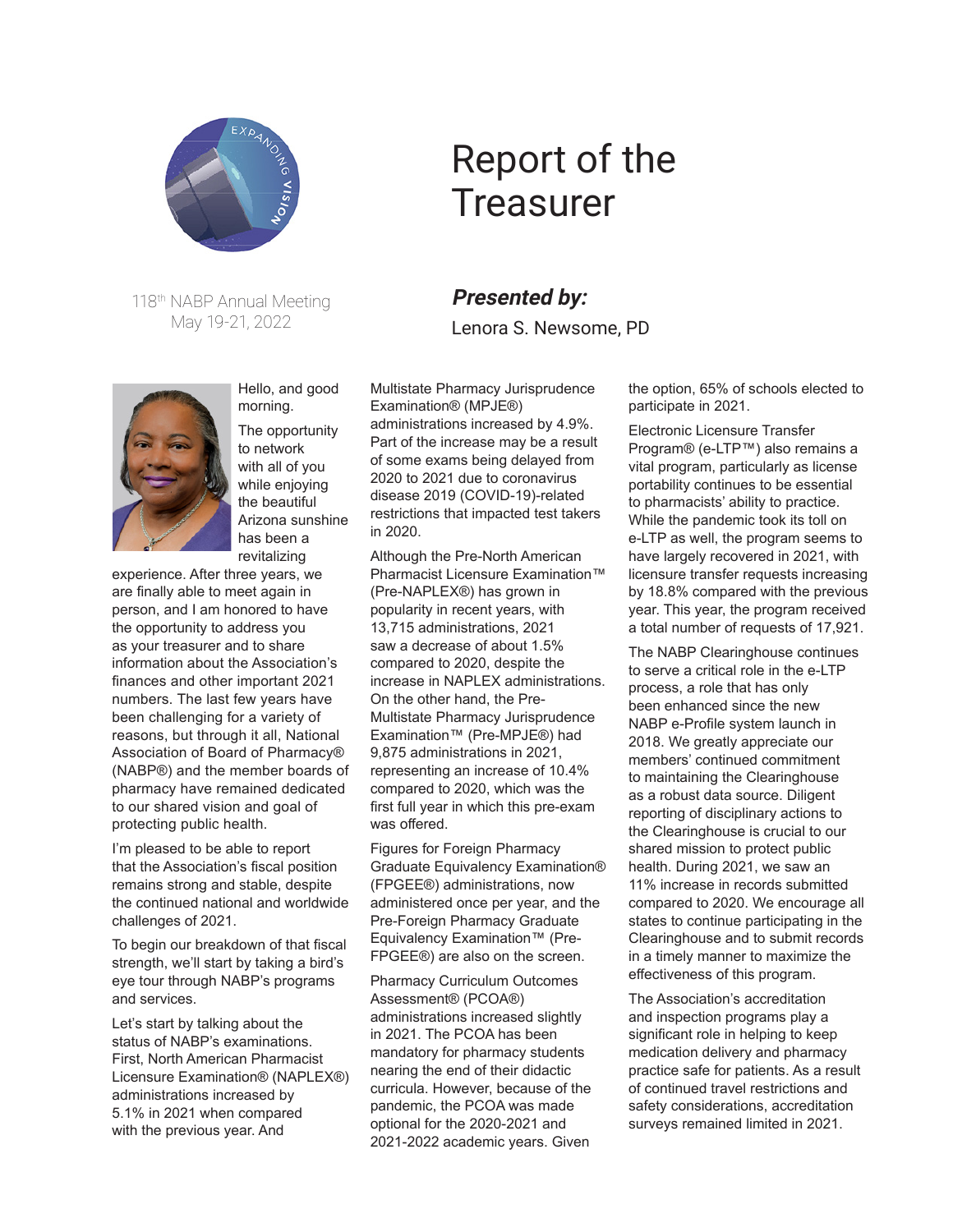NABP accreditation programs continued to offer vital services to customers, while also serving as a method to help safeguard consumers from unsafe pharmacy business practices.

As a reminder, revenue from our examinations and e-LTP, as well as from our accreditation programs, are reinvested into a wide array of other Association programs and services that are not themselves revenueproducing. Among them are NABP's Rogue Rx Activity Reports and NABP e-Profile system, as well as critical committee and task force work.

General and administrative costs include core Association services provided by departments such as Member Relations and Government Affairs, Legal Affairs, and Professional Affairs. These departments work directly with our member boards to assist with numerous projects.

This category also includes administrative support expenses, which break down further to items such as information technology, accounting, and customer engagement. Among those investments are continued improvement and upgrades to the e-Profile system and efforts to ensure all NABP data is protected by robust cybersecurity systems.

As always, the Executive Committee is aware of the financial challenges our member boards often face. Financial management by the Executive Committee has allowed our Association to provide NABP PMP InterConnect at no cost to our member boards, so they can focus their resources on supporting

PMP operations. Since PMP InterConnect's launch in 2010, our Association has invested \$1.85 million in its software development and \$6.9 million in its operation.

The fiscal strength of the Association can be seen in both its overall assets and the reserve funds it maintains for various purposes. In 2021, total NABP assets increased 10%, thanks to strong return on investments. NABP reserve funds increased by 14% in 2021. Those reserve funds include:

- undesignated reserves;
- examination program reserves;
- accreditation program reserves; and
- self-insurance reserves.

These strong reserves are the safety net that allows the Association to move quickly on behalf of our member boards to manage crises or threats to public health, to cover unexpected program expenses, and to ensure programs are maintained and improved over time.

The NABP Foundation® – the Association's vehicle for research and development projects – includes two key programs: NABPLAW® Online and the State Newsletter Program. During the COVID-19 pandemic, boards of pharmacy participating in the State Newsletter Program found the service to be extremely helpful in communicating important news and other information to their licensees. The service's high level of editorial service and flexible production dates provided even more value as board staff and resources were under even more strain throughout the pandemic.

The Foundation's financials remained strong in 2021, due to the prudent management of its programs and investments.

Foundation expenses decreased by 19% in 2021.

Careful management of funds and dedication to sound long-term planning means the Foundation will continue to provide research and development funding to programs and services that will support our member boards.

We are proud to say that in 2021, the Association provided \$1.7 million in services and support, which included educational and charitable activities, as well as activities undertaken to alleviate government burden. Those educational outreach efforts included:

- sterile compounding inspection training for 25 board of pharmacy inspectors;
- conducting inspection services for one member board; and
- interactive forums for our member boards' executive officers, members, compliance officers, and legal counsel.

NABP has also continued offering support in the form of charitable activities. This includes the armed forces discount for NAPLEX, MPJE, and e-LTP, which accounted for \$307,000.

Each year, our Association undergoes a comprehensive financial audit. Our auditors, Calibre CPA Group, PLLC, found NABP and the NABP Foundation to be in sound financial order.

Thank you again for the opportunity to serve as your treasurer this year. It has been a positive experience and my privilege.